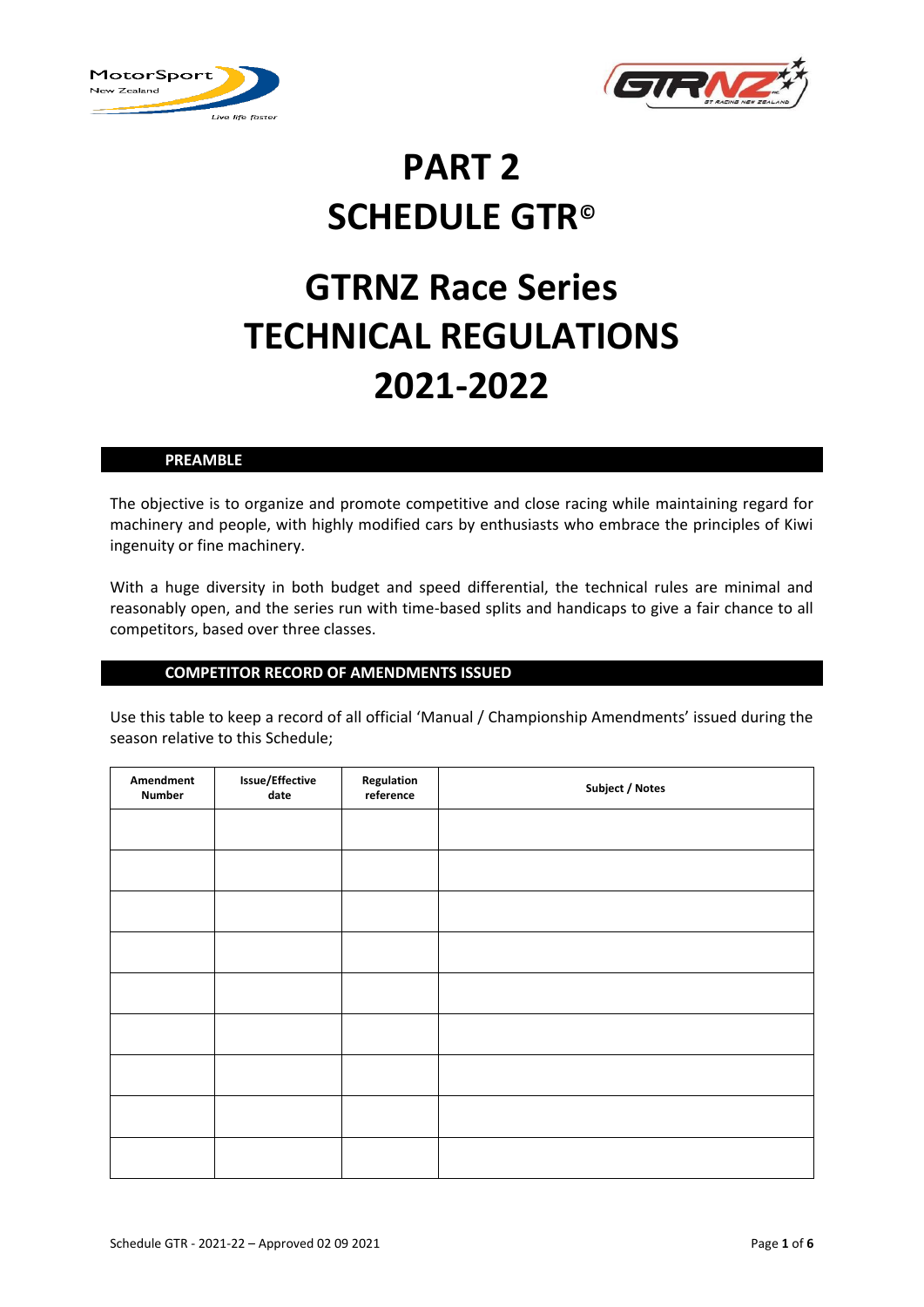# **1.0 GENERAL INFORMATION RELATIVE TO THIS SCHEDULE**

- **1.1** These regulations shall be read in conjunction with the National Sporting Code, the Standing Regulations as detailed in the current edition of the MotorSport Manual, and the Supplementary Regulations issued by the Organiser for each Round of the Series. Additionally, any subsequent amendments / bulletins as issued by MotorSport New Zealand from time to time shall be respected.
- **1.2** All text changes from the previous issue of this Schedule are highlighted such. Text changes for grammatical and/or formatting reasons are not highlighted.
- **1.3** All vehicles shall comply with the MotorSport New Zealand safety schedule Appendix Two, Schedule A of the current MotorSport NZ Manual except where specifically detailed otherwise in this schedule.
- **1.4** All cars competing in Events to which these regulations apply shall have a valid MotorSport NZ logbook.
- **1.5 Schedule GTR** encompasses race classes previously recognised by MotorSport New Zealand but no longer covered by a dedicated technical schedule. Vehicles classified to one of the following Schedules (as detailed in their individual logbooks) will be accepted under this schedule:
	- Schedule SS
	- Schedule TZ
- **1.6 TECHNICAL ELIGIBILITY AND SAFETY EQUIPMENT ENQUIRY:** Where any doubt may exist in understanding any regulation contained within this Schedule it will be understood that it is the Competitors obligation to enquire as to the correct interpretation. All technical eligibility and/or safety equipment enquiry shall be submitted in writing to:
	- **(1)** The Series Scrutineer, as detailed in the Series Articles, then to
	- **(2)** The MotorSport NZ Technical Manager
	- All enquiries should detail the article in question and the specific subject matter.
	- A written reply will always be given to a written enquiry.
	- On matters of technical eligibility and/or safety compliance, a verbal statement will have no validity.

### **2.0 DEFINITIONS**

**2.1** Definition of terms used within this Schedule shall be referenced from the National Sporting Code, Appendix Two Schedule A, and as detailed below:

**'Lightweight'** means constructed of materials that are lighter than the Original or a component, which has had material, removed.

**'Race trim'** means the condition in which the car competes, and shall include all fluids, ballasts and the driver.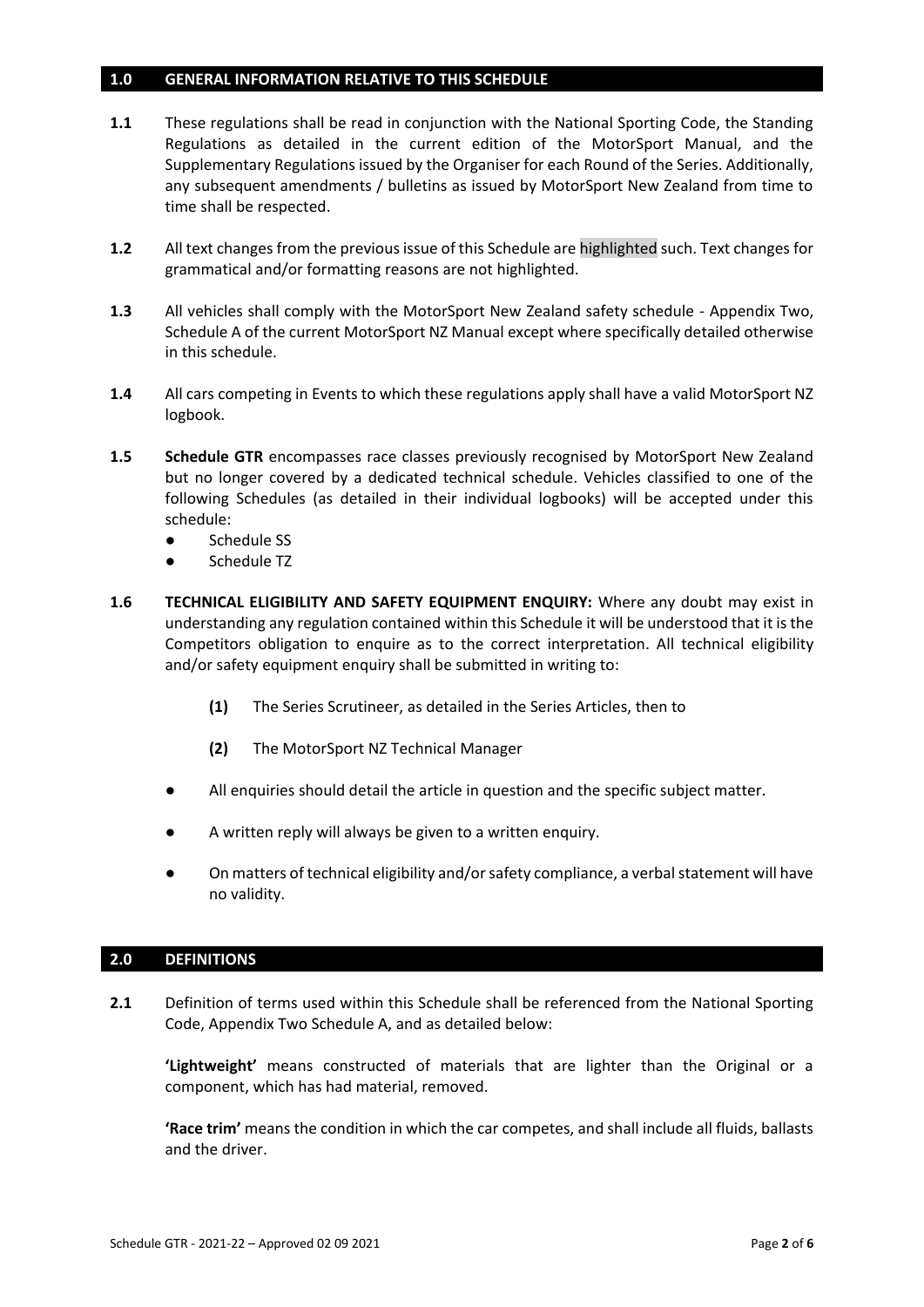**'Space-frame'** means a tubular structure with a lightweight body where all the stresses are absorbed by the tubular chassis and none by the body.

# **3 ELIGIBLE VEHICLES**

- **3.1** The Series is open to Series Production monocoque, semi space-frame and full space-frame construction of Closed Vehicle two or four door configuration.
- **3.2** Vehicles previously eligible to compete under Schedule SS with a MSNZ logbook detailing this schedule.
- **3.3** Vehicles previously eligible to compete under Schedule TZ with a MSNZ logbook detailing this schedule.

# **4.0 GENERAL CONDITIONS**

**4.1 RACE WEIGHTS:** Competitors are required to make their cars available for weighing on request.

**Note:** *Weight limits may be introduced in the future.* 

**4.2** Nuts, bolts, circlips, pins, springs, clips, paintwork, coolants and lubricants can be freely sourced.

# **5.0 SAFETY EQUIPMENT REQUIREMENTS**

- **5.1 All safety equipment shall comply with Schedule A, except where specifically detailed within this Schedule otherwise.**
- **5.2 Safety harness;** in compliance with either FIA 8853 or SFI 16.1 (minimum five strap) shall be installed in full compliance with Schedule A.
- **5.3 Seats;** shall be Competition type seats as detailed in and in full compliance with Schedule A. Additionally, moulded seats of poured foam construction are authorised for space-frame vehicles once approved by the Series Scrutineer and detailed in the MSNZ logbook.
- **5.4** A **Safety Cage;** shall be fitted as per Schedule A requirements. Space frame vehicles incorporating roll protection as an integral part of their chassis construction shall also require MSNZ homologation – contact the MotorSport NZ office for advice.
- **5.5 Fire extinguishers;** shall comply with Schedule A, Article 4.8.
- **5.6 Window nets;** are highly recommended for all vehicles. Installation shall respect Schedule A, Article 4.5.
- **5.7 Windscreens;** shall be either laminated glass or an approved / polycarbonate material and shall comply fully with the requirements of Schedule A, Article 5.11.
- **5.8 Rain light/s:** A front and rear rain light shall be installed as follows and in compliance with Schedule A: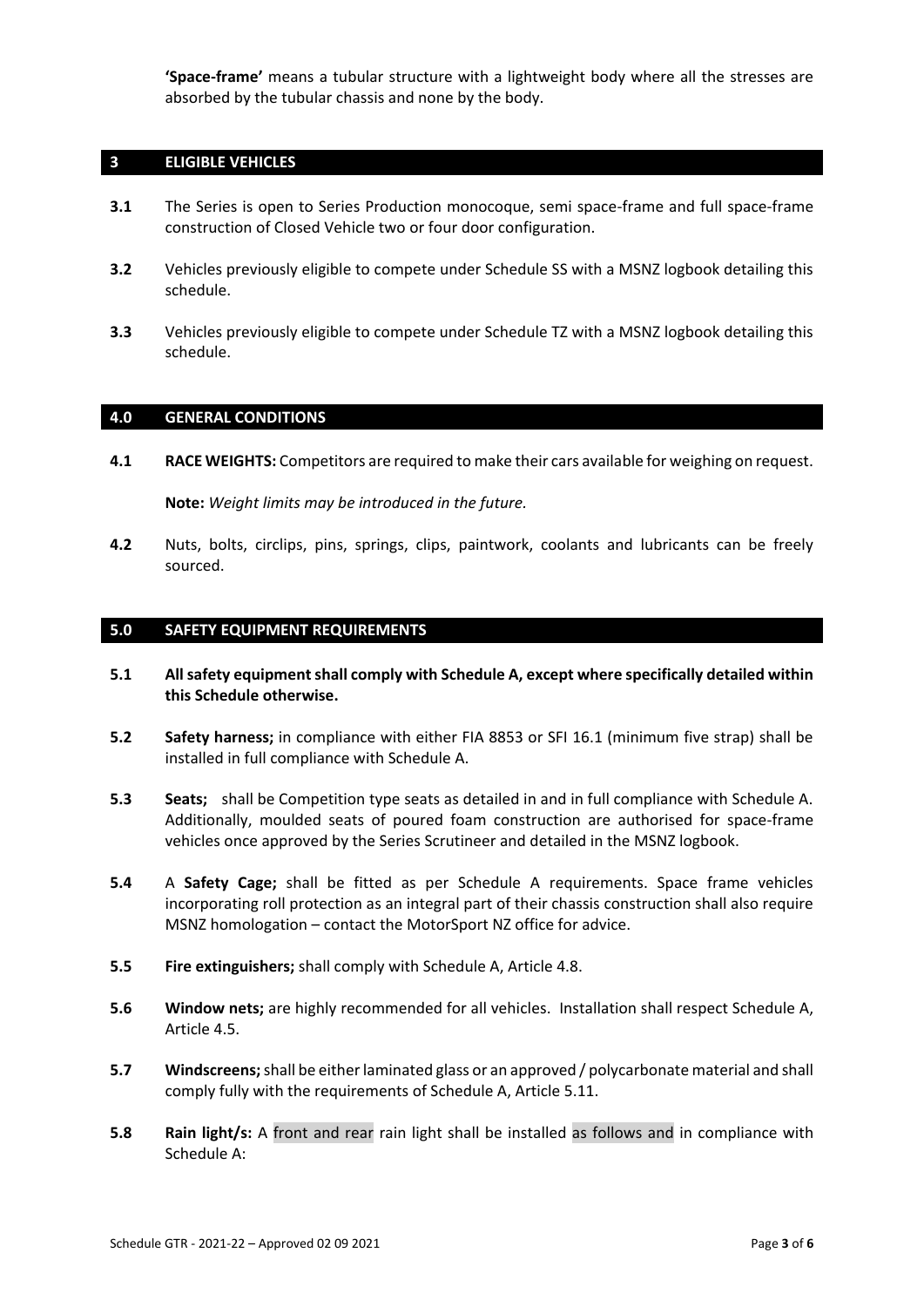## **Rear:**

- Hella light part number 95901140 set to flash pattern 6, or
- Be compliant to ECE 38, or is approved by the GTRNZ Series Scrutineer
- Light is to be mounted as central as possible.

●

# **Front:**

- Original headlights, or
- Front facing white lights, one in each corner of the original car's headlight area with an equivalent output of 55w/900 Lumins or more.
- **5.8.1** Front and rear rain lights are to be used when the Meeting has been declared wet.
- **5.9 Wipers / demisters;** shall be fitted in compliance with Schedule A.
- **5.10 Engine enclosure / covers:** shall comply with Schedule A, Article 5.9 or specific to vehicles categorised as semi or full space-frame construction the following is mandated;
	- Fitment of fuel safety cut-off switches to all carburetted engines and Motec and other ECU equipped vehicles to have programs incorporating low pressure fuel shut off, and
	- Fitment of hi-quality hosing and fuel lines and single or double high-performance internally lined clamps, and

**Note:** *the hose clamps must be of an internal lined type when used on silicone hosing.*

- Radiators must be protected with gauze at least 50mm in front of the radiator (except where protected by the installation of an inter-cooler), and
- Breather tanks shall be vented to the rear of the cockpit, and
- All fuel lines shall incorporate industry quality threaded connectors.
- **5.11 Fuel Fillers:** All internal fuel fillers shall incorporate a drained spill collar as per Schedule A.

# **6.0 FUEL**

**6.1 Fuel:** The only fuels authorised for use in competing vehicles at any Round of this Series is as detailed in Appendix Two, Schedule A, Article 3.9 Fuel.

# **7.0 BODYSHELL & VEHICLE EXTERIOR**

- **7.1** The body silhouette shall represent a Series Production vehicle, however remodelling of the appearance is authorised provided that the origin may still be easily recognised. Interpretation is at the sole discretion of the Series Coordinator and the Series Scrutineer. The onus of compliance with this article lies entirely with the Competitor; to gain approval (in writing) prior to entering the Series or any Round.
- **7.2** The body may be constructed from any metal or fibre composite.
- **7.3** All monocoque bodies shall have fully operational doors on each side, with efficient hinges and latches arranged for easy opening from inside and outside of the vehicle.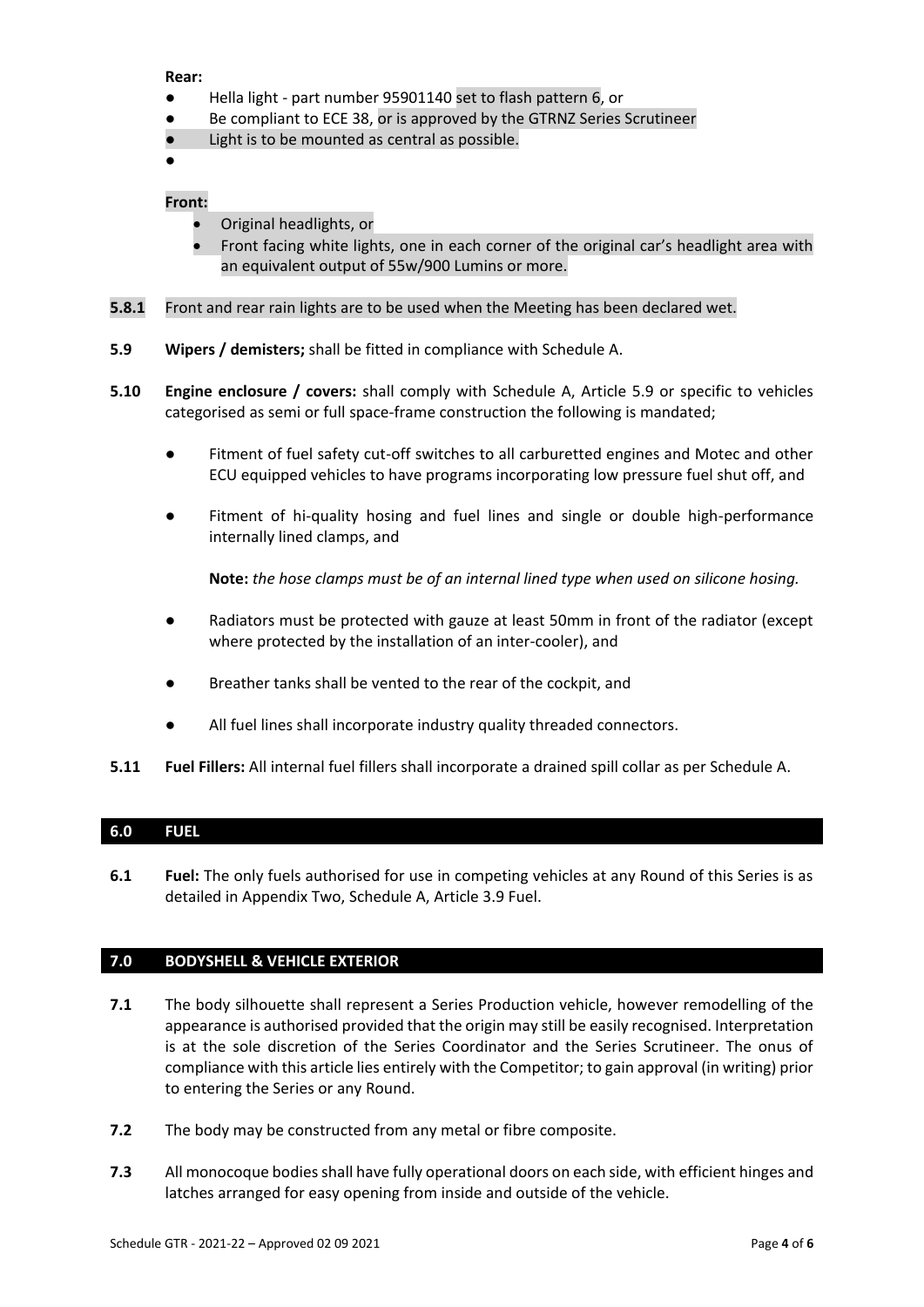- **7.4** Space-frame vehicles shall comply with Article 7.3 above or shall have side/window openings on both sides of minimum dimensions 350mm high by 550mm wide. Access from the passenger side of the vehicle must not be obstructed or unduly restrict access for safety crew.
- **7.5** Any part of the vehicle that has an aerodynamic influence on stability shall be mounted on the entirely sprung part of the vehicle and not be less than 40mm from the ground anywhere around the car.
- **7.6 Aerodynamic devices:** (Applicable to prototype only) Front: No canards Rear: No multi-tier/bladed wings

### **8.0 VEHICLE INTERIOR**

**8.1** Free, respecting that the driver's seat position must be offset from the centre line of the vehicle by a minimum of 100mm and all Schedule A provisions.

### **9.0 CHASSIS**

**9.1** Free, respecting Article 3.1 and all Schedule A provisions.

# **10.0 ENGINE SPECIFICATIONS**

- **10.1** Engine type is free, in compliance with Schedule A.
- **10.2** Forced induction is allowed.
- **10.3** Engine modifications are unrestricted.
- **10.4 Engine warmers** are permitted.

### **11.0 TRANSMISSION**

**11.1** The transmission, from the engine flywheel to the driven (road wheel) hub, is free provided Schedule A compliance is maintained at all times.

### **12.0 SUSPENSION**

**12.1** The suspension system is free provided Schedule A compliance is maintained at all times.

# **13.0 BRAKING SYSTEM**

**13.1** The braking system is unrestricted provided Schedule A compliance is maintained at all times.

## **14.0 ROAD WHEELS**

**14.1** Road wheels are free, provided Schedule A Article 4.9 is maintained at all times.